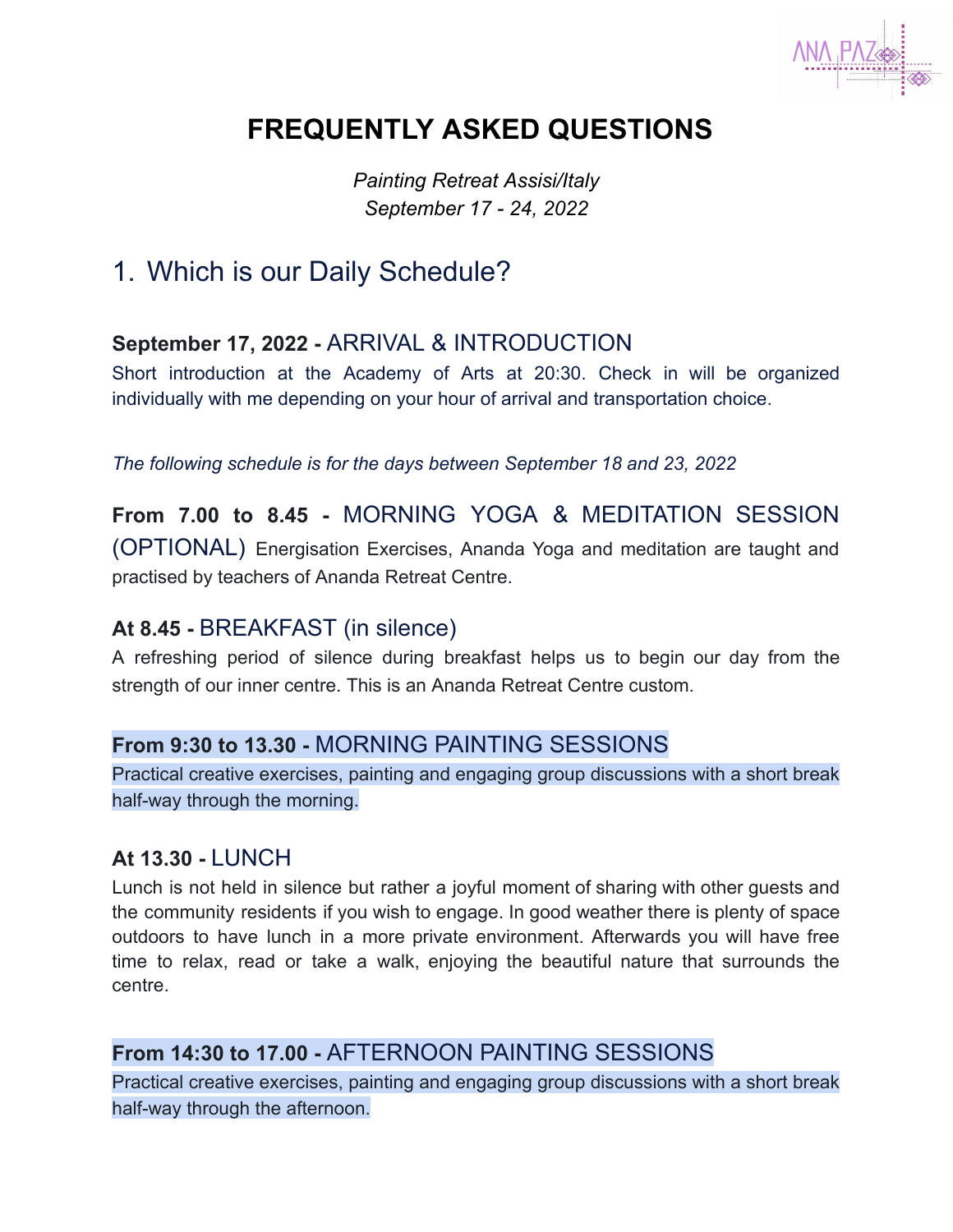

#### **From 17.45 to 19.30 -** AFTERNOON YOGA & MEDITATION SESSION (OPTIONAL)

Energisation Exercises, Ananda Yoga and meditation are taught and practised by teachers of Ananda Retreat Centre.

#### **At 19.30 -** DINNER (partly in silence)

The first part of dinner takes place in silence. This is an Ananda Retreat Centre custom.

#### **From 20.30 to 22.00** - FREE TIME

The Ananda Retreat Centre is offering a variety of activities such as theatre, concerts, chanting, presentations and events. (OPTIONAL)

The beautiful medieval town of Assisi is just 16km away. Shared taxis can be organized (not included in the price).

#### **September 20th, 2021** - CULTURAL/ ARTISTIC EXPLORATION

We will explore the beautiful medieval Spello town, part of the club of "The Most Beautiful Villages of Italy" due to its significant environmental, cultural and artistic heritage.

#### **September 23rd, 2021** - CULTURAL/ ARTISTIC EXPLORATION

Visit and exploration of the medieval city of Assisi, UNESCO World Heritage. Other than being the city of Saints Francis and Clare, as well as the symbol of their messages of peace, Assisi is a very welcoming community and expresses the best of the hospitable Italian spirit. Additionally, the surrounding territory, stretching all the way to the region's capital, Perugia, offers an infinite array of natural, historic and enogastronomic attractions.

We will finish the town's tour with the closing dinner in Assisi.

#### **September 24th, 2021 -** DEPARTURE

Check out at 10am (after the breakfast)

## 2. How do I get to the Academy of Arts & Ananda Retreat Centre?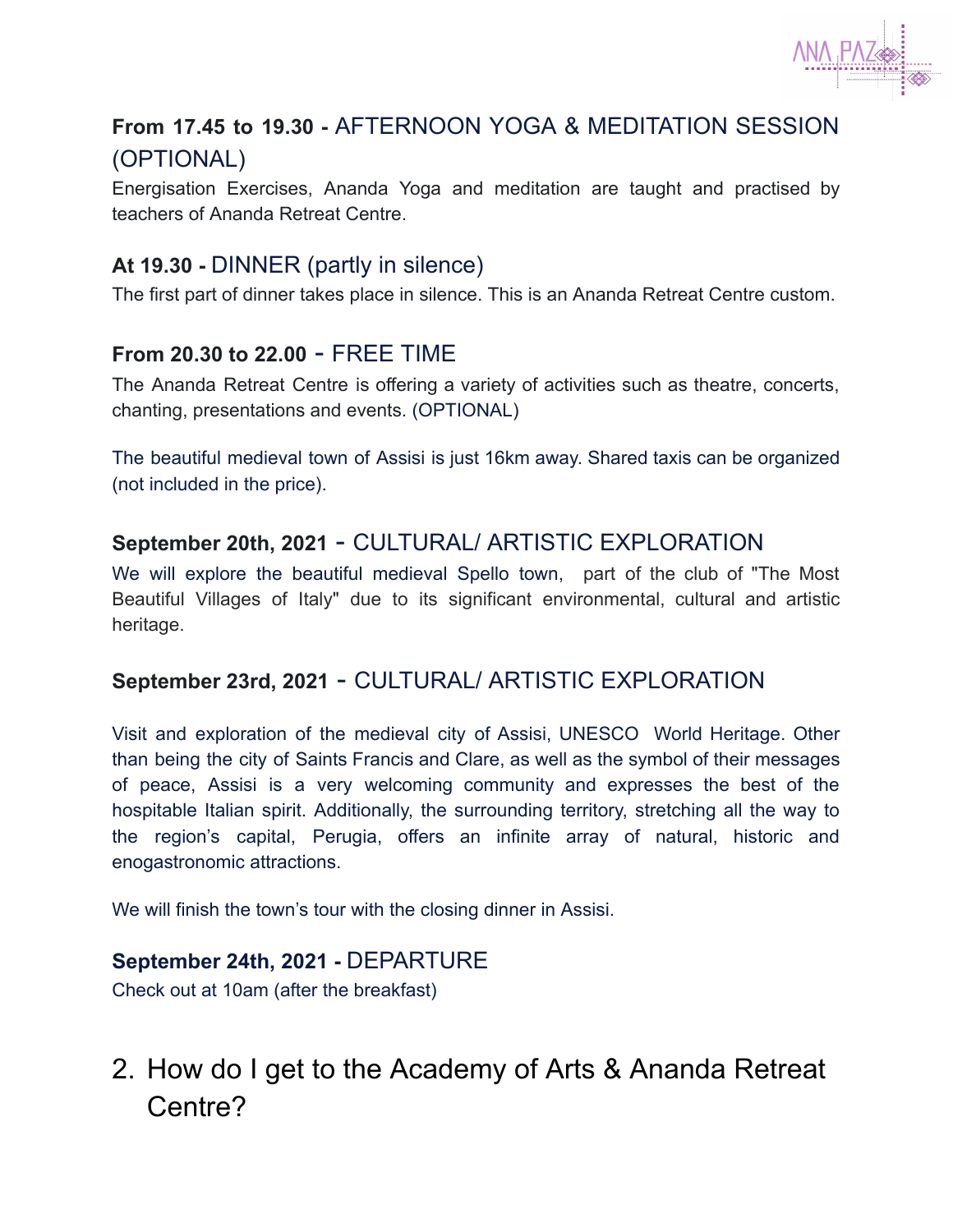

### By car

Ananda Yoga Retreat Centre and the Academy of Arts are located on the [backcountry](https://goo.gl/maps/cXrUjzGrUizL5fDi6) road SS444 [between](https://goo.gl/maps/cXrUjzGrUizL5fDi6) Assisi and Gualdo Tadino. From the Superstrada 75 Perugia-Foligno take the exit 'S. Maria degli Angeli' (not Assisi) and follow first the directions for *Assisi* and then for *Gualdo Tadino*; you will reach the SS444. Follow the SS444 for 16km; Ananda Retreat Center and the Academy of Arts is on top of the hill approximately 4 km after the small village of *San Presto*.

**IMPORTANT NOTE: Please don't rely solely on your GPS navigator as they often take you to the wrong place.**

### By train

From the **Assisi** train station down in the valley you can take a **taxi** to the Ananda Retreat Center and the Academy of Arts, it will take approximately 30 minutes. Otherwise you can take a **bus** to *Piazza Matteotti* in Assisi town and from there the school bus which goes up to Ananda Retreat Centre: leaving Monday-Friday at 13:55 and 16:40, Saturday at 13:55. Ask the bus driver to stop at *Ananda*.

Pick up from the Assisi train station by car can be arranged in advance for 25€. Please contact me in advance for this option.

If you are arriving from the direction of the Adriatic Sea, you can also take the **train** to *Gualdo Tadino*. Please contact me for directions for arrival from that station.

**It is recommended to book the train tickets in advance [\(www.trenitalia.com](http://www.trenitalia.com/)).**

### By plane

The closest airport to Ananda Retreat Centre and the Academy of Arts is Perugia. However, the best and most affordable flight connections are to Roma Fiumicino Airport. From there, Airport trains or buses will go to Roma Termini or Tributaria train station frequently (appr. 30 minutes travel time). From either station there are connections to the train station in Assisi (appr. 2 hours travel time). From Assisi train station check the above **By Train** section for details on how to get from there to the Academy of Arts and Ananda Retreat Centre. I recommend booking the train tickets in advance online ([www.trenitalia.com](http://www.trenitalia.com/)).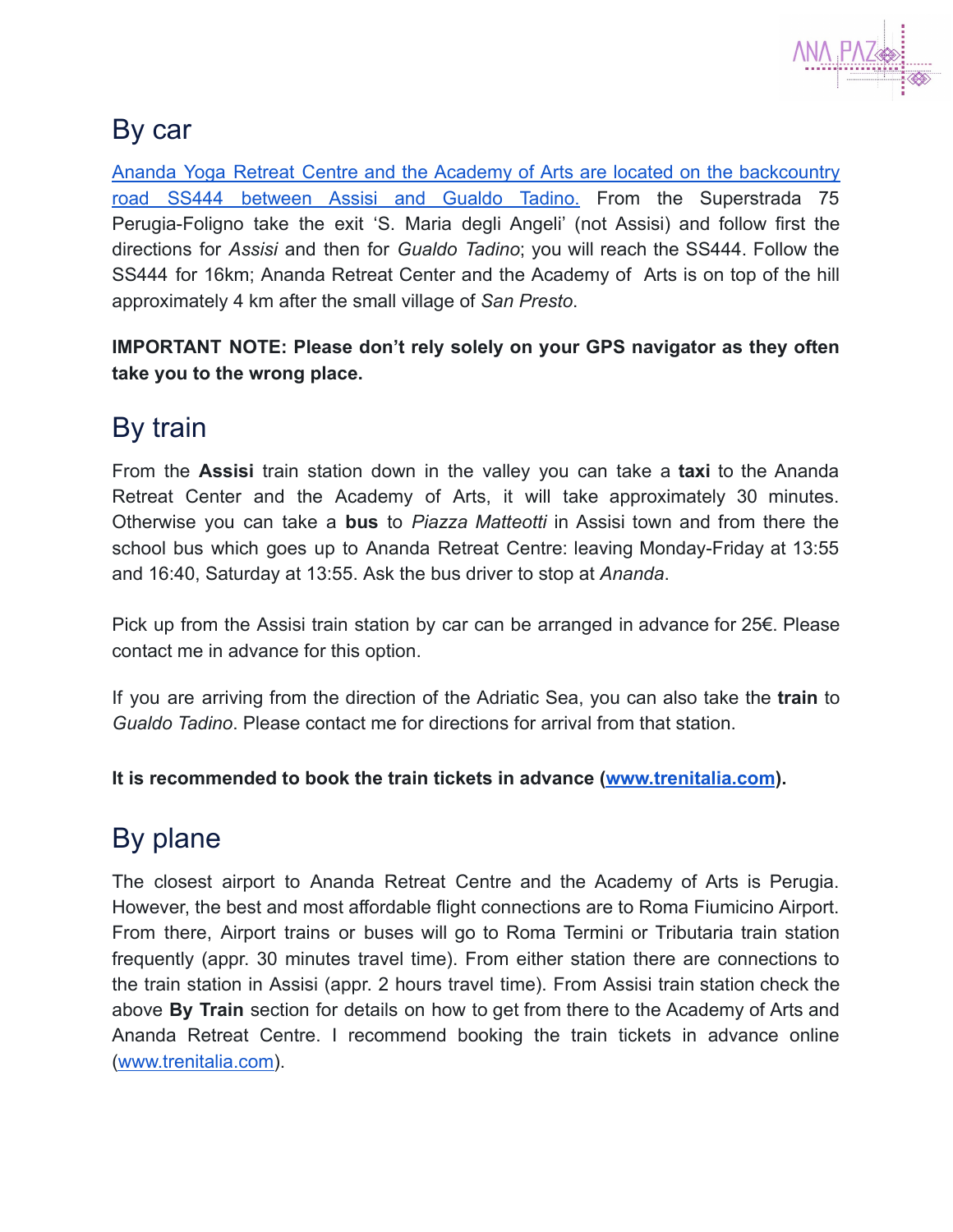

**IMPORTANT NOTE: Please make sure there is still a train connection after your plane arrives. Check the train schedules before you book your flight and book your train tickets in advance. Allow for enough time to make connections.**

### Car-Sharing

*Aum Aum Car* [is a Facebook Group](https://www.facebook.com/groups/795390673848068/?fref=ts) which serves to help guests find a ride to the Academy of Arts and Ananda Retreat Center and/ or share the trip. You can both offer rides and ask for one.

I will create a **Painting Retreat Group** on Whatsapp for those who want to join and maybe travel together sharing cars from Switzerland to the Academy of Arts and Ananda Retreat Centre. After your booking you will receive a Whatsapp invitation to the group from the following phone number: **+41 79 832 28 84 - Ana Paz**

## 3. What's the weather like at Academy of Arts and Ananda Retreat Centre?

Academy of Arts and Ananda Retreat Centre are located 16km from Assisi and are nestled in the heart of the Umbrian hills, at approximately 800 metres altitude. It can get a bit chilly after sunset. I advise you to bring a warm jumper. Although September is usually very sunny in Umbria, be prepared for some occasional rain showers. Please check the weather forecast before you leave and pack accordingly.

Also recommended are: **comfortable pair of shoes** and **clothes adapted for the painting sessions.** Necessary items: **a torch, an alarm clock and a pair of slippers.**

If you wish to participate in the yoga sessions, the following equipment is provided by the Ananda Yoga Retreat Centre: cushions for meditation, mats and blankets for yoga. Make sure to bring comfortable clothes.

### 4. Do I need to speak Italian?

You don't need to speak Italian. I will teach the Painting Sessions in English and the majority of the staff of Ananda Yoga Retreat speaks English very well.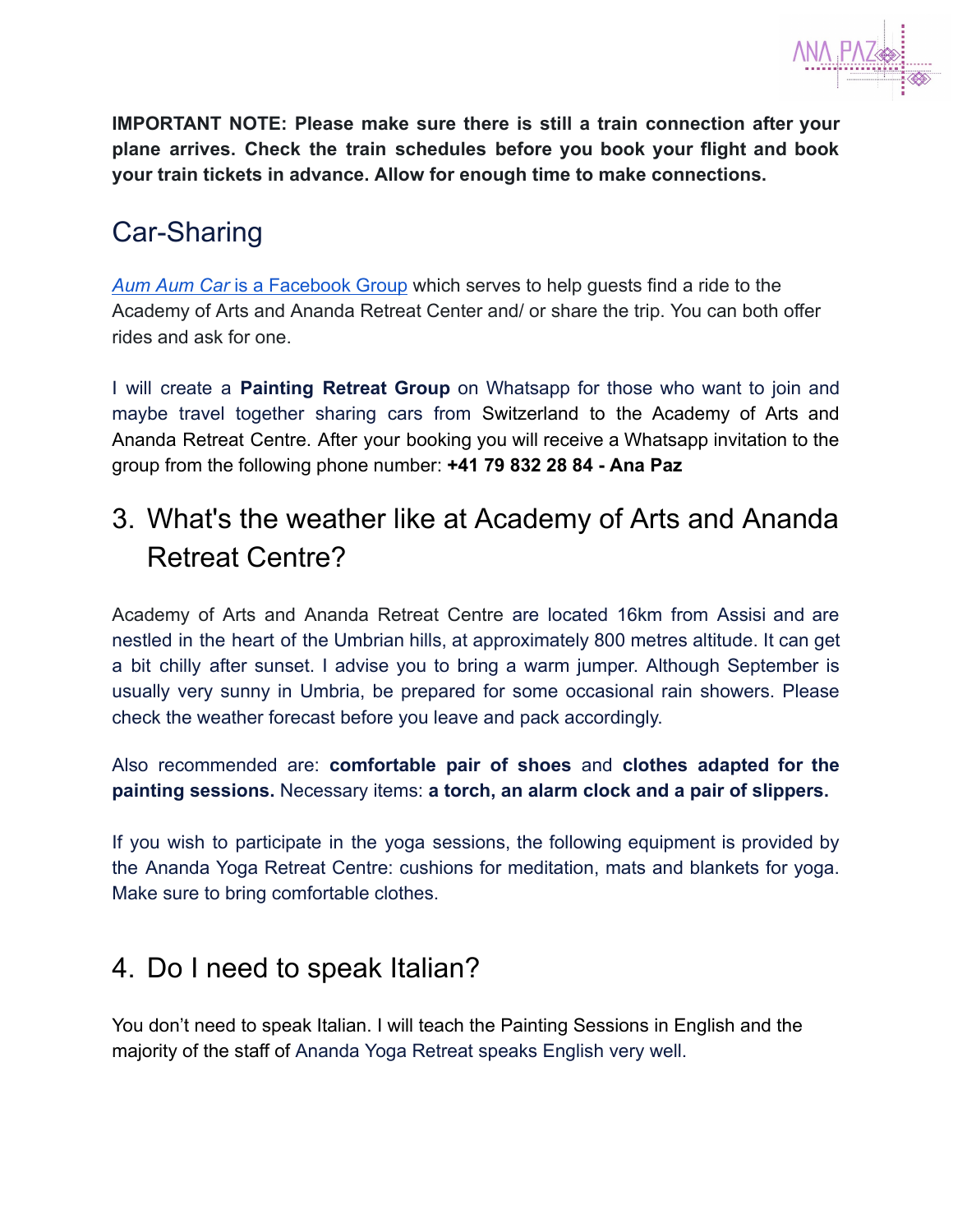

# 5. Do I need any painting or Yoga experience to participate in the Painting Retreat?

You don't need any experience in painting or Yoga (which is optional) in order to participate in the Painting Retreat.

# 6. Is there WiFi at the Academy of Arts and Ananda Yoga Retreat Centre?

There is free WiFi connection at the Academy of Arts. At Ananda Retreat Centre there is a WiFi connection area with breathtaking views of the surrounding hills! Nevertheless, if you need fast internet or internet in your room, I recommend to take a Roaming credit.

### 7. What do I have to do in order to reserve my spot?

To reserve your spot, a deposit of **200 CHF has to be made within 7 days** of booking to my **POST FINANCE & TWINT** bank account specified below:

**POST FINANCE & TWINT**

**Beneficiary: Ana Maria Fociuc**

**IBAN: CH53 0900 0000 1582 2762 9**

**BIC: POFICHBEXXX**

**Once I receive the deposit, I will confirm the receipt.**

8. When do I have to pay the total price ?

The total price has to be paid latest by **August 10th, 2022,** otherwise your reservation will be cancelled (and below cancellation terms will apply).

### 9. Which is the Cancellation Policy?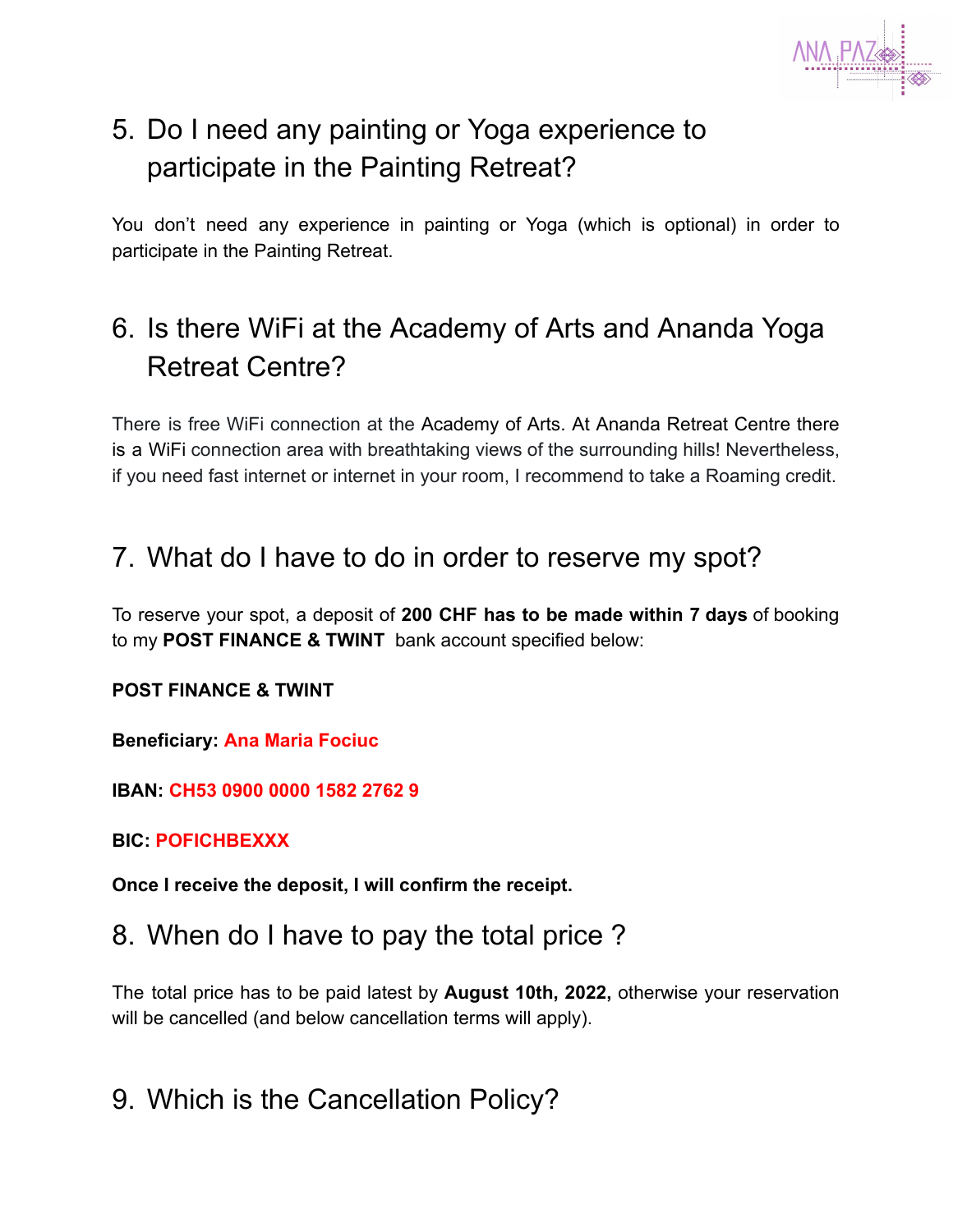

The retreat investment already paid in (deposit or total price) will be fully refunded within 7 days if I have to cancel the retreat for health or business reasons. A cancellation of the retreat for business reasons (less than 5 retreat participants) will be announced latest on JUNE 30th, 2022. It is advisable to organize transportation once the retreat is confirmed (it will be confirmed as soon as 5 people have booked their place and paid their deposits). I will not be responsible for any changes made for your transportation choices if I have to cancel the retreat for health or business reasons.

Once it is confirmed, there are no refunds for this retreat unless I am able to fill your spot. If we are able to fill your spot, a 100 CHF cancellation fee will apply, and the rest of your retreat investment (deposit or total price) will be refunded. If we are not able to fill your spot, there will be no refund issued.

In case of a natural disaster or similar unforeseen reason, I will reserve the right to make any necessary changes to the retreat or cancel it. In case of a cancellation, I will offer you a full refund and the option to book another retreat. However, in this case, I will not be responsible for any changes made to your transportation choices.

### 10. How do I transport my paintings back home?

By car: the big canvases (3 canvases of 100/80cm) fit perfectly in the back of your car. As well the small ones.

By plane: for the big canvases (3 canvases of 100/80cm) the wooden frame stretching the canvas can be taken off. The canvas can then be rolled and transported in a tube which I will provide.

I will assist you on all the packaging.

## 11. What else can I visit in the area if I want to extend my vacation?

Some of Italy's most beautiful medieval towns are close by, such as Perugia (30km), Gubbio (40km), Spoleto (60km), Orvieto (100km), Montepulciano (100km), Siena (140km) and San Gimignano (180km). Rome and Florence are also reachable within 2-2.5h by train or car. For the typical Tuscan countryside views, you can head down to Val d'Orcia (120km). Saturnia (170km) features famous natural hot springs if bathing is what you are looking for. The small Adriatic beach town of Sirolo (120km) is a beautifully non touristic place to swim and relax .